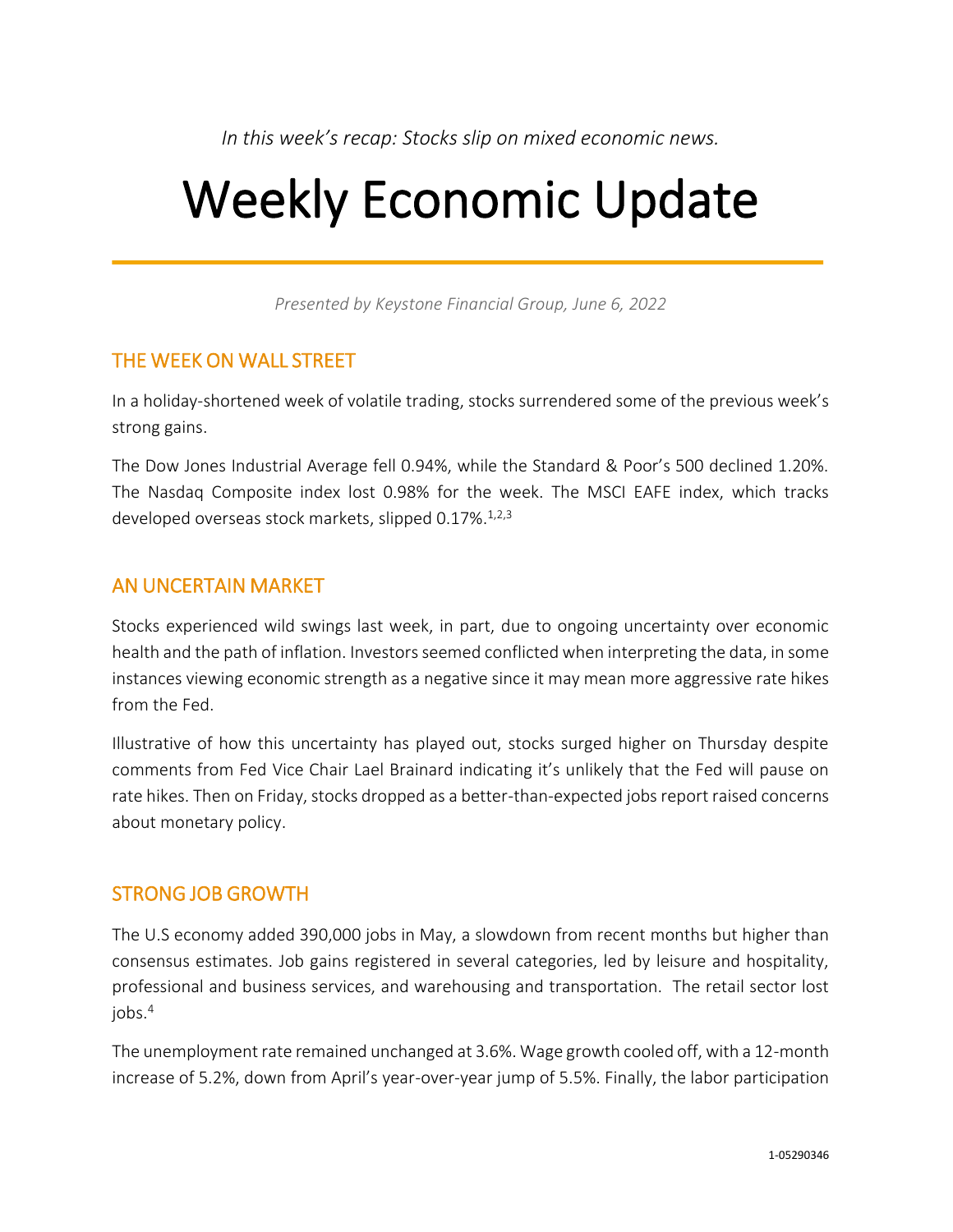rate ticked higher again, reflecting how job availability is helping to pull Americans off the labormarket sidelines. 5

#### TIP OF THE WEEK



*If you want to improve your credit score, an inactive credit card will not help (and it may even hurt). The key factors in credit score determination are recent activity and recent payment history.*

## THE WEEK AHEAD: KEY ECONOMIC DATA

Thursday: Jobless Claims.

Friday: Consumer Price Index (CPI). Consumer Sentiment.

Source: Econoday, June 3, 2022

The Econoday economic calendar lists upcoming U.S. economic data releases (including key economic indicators), Federal Reserve policy meetings, and speaking engagements of Federal Reserve officials. The content is developed from sources believed to be providing accurate information. The forecasts or forward-looking statements are based on assumptions and may not materialize. The forecasts also are subject to revision.

## THE WEEK AHEAD: COMPANIES REPORTING EARNINGS

Monday: Coupa Software, Inc. (COUP).

Wednesday: Campbell Soup Company (CPB).

Thursday: DocuSign (DOCU).

Source: Zacks, June 3, 2022

Companies mentioned are for informational purposes only. It should not be considered a solicitation for the purchase or sale of the securities. Investing involves risks, and investment decisions should be based on your own goals, time horizon, and tolerance for risk. The return and principal value of investments will fluctuate as market conditions change. When sold, investments may be worth more or less than their original cost. Companies may reschedule when they report earnings without notice.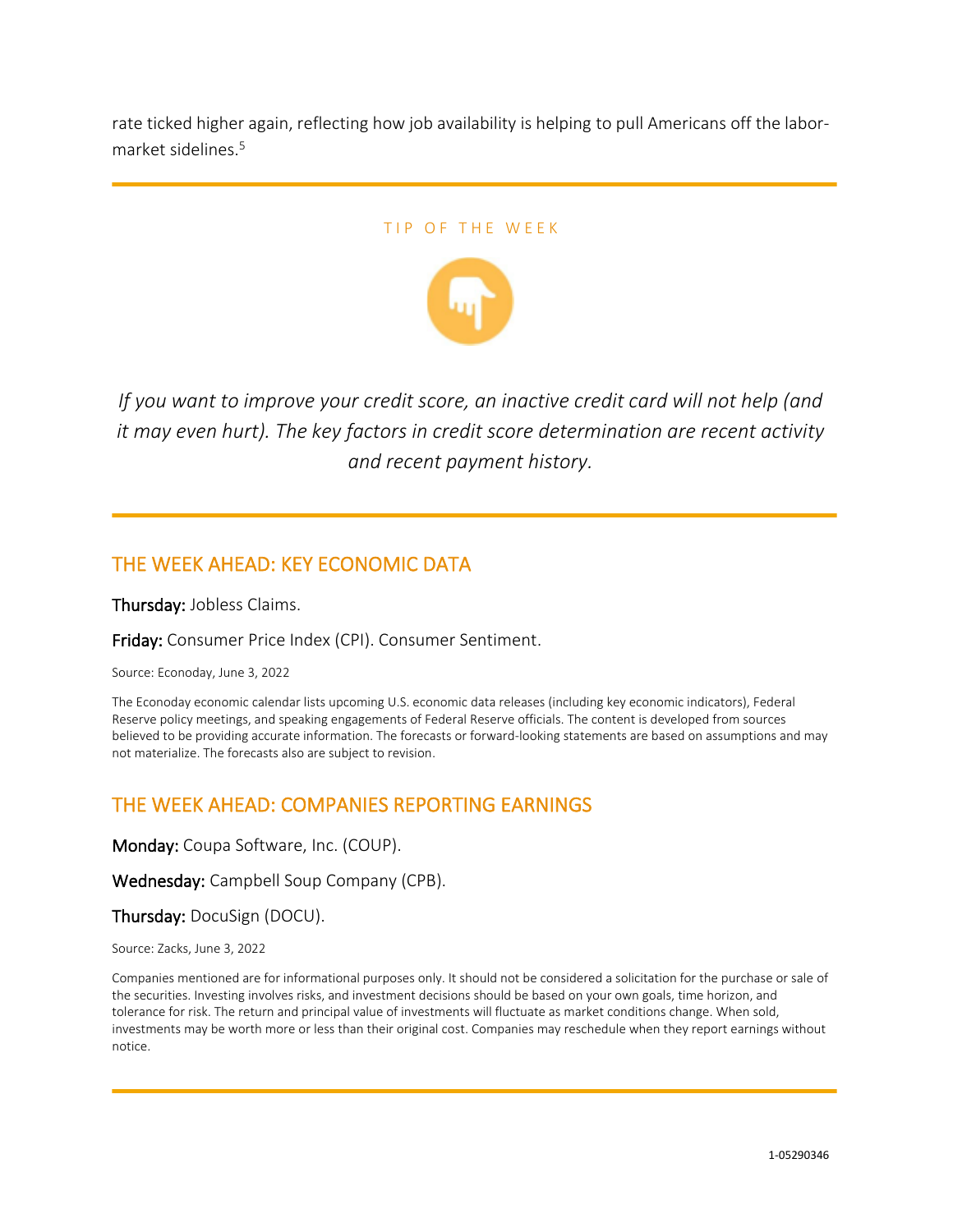#### QUOTE OF THE WEEK



*"I can accept failure. Everyone fails at something. But I can't accept not trying. Talent wins games, but teamwork and intelligence wins championships."*

*MICHAEL JORDAN*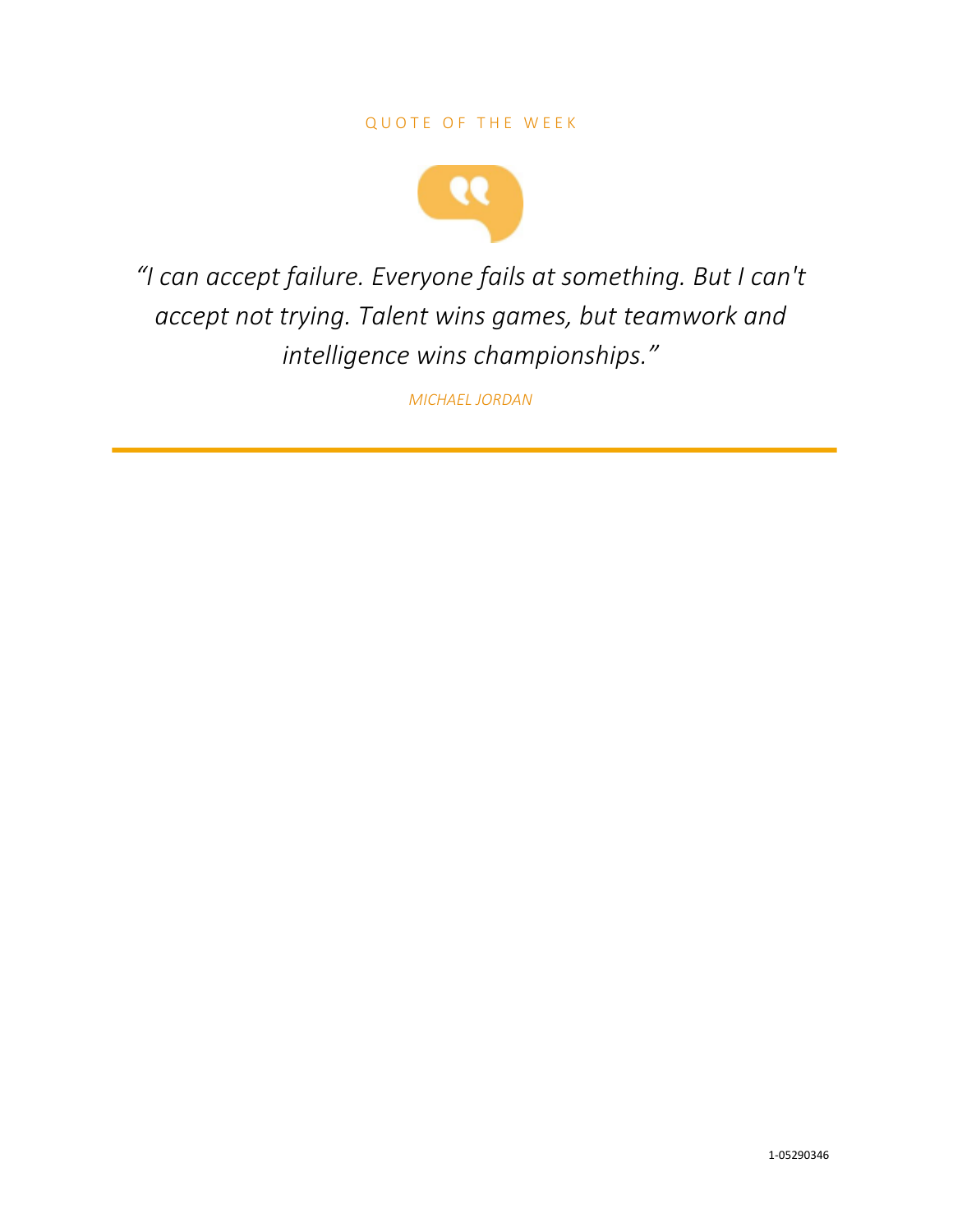| <b>Market Index</b> | <b>Close</b> | <b>Week</b> | $Y-T-D$   |
|---------------------|--------------|-------------|-----------|
| <b>DJIA</b>         | 32,899.70    | $-0.94%$    | $-9.46%$  |
| <b>NASDAQ</b>       | 12,012.73    | $-0.98%$    | $-23.22%$ |
| <b>MSCI-EAFE</b>    | 2,032.45     | $-0.17%$    | $-13.00%$ |
| <b>S&amp;P 500</b>  | 4,108.54     | $-1.20%$    | $-13.80%$ |



|    | <b>Treasury</b> | <b>Close</b> | <b>Week</b> | $Y-T-D$  |
|----|-----------------|--------------|-------------|----------|
| ▓▀ | 10-Year Note    | 2.96%        | $+0.22%$    | $+1.44%$ |

Sources: The Wall Street Journal, June 3, 2022; Treasury.gov, June 3, 2022 Weekly performance for the Dow Jones Industrial Average, Standard & Poor's 500 Index, and NASDAQ Composite Index is measured from the close of trading on Friday, May 27, to Friday, June 3, close. Weekly performance for the MSCI-EAFE is measured from Friday, May 27, open to Thursday, June 2, close. Weekly and year-to-date 10-year Treasury note yield are expressed in basis points.

#### THE WEEKLY RIDDLE



*There is a 5-letter, single-syllable word that you can take 4 letters out of, leaving you with only a single letter that has the*